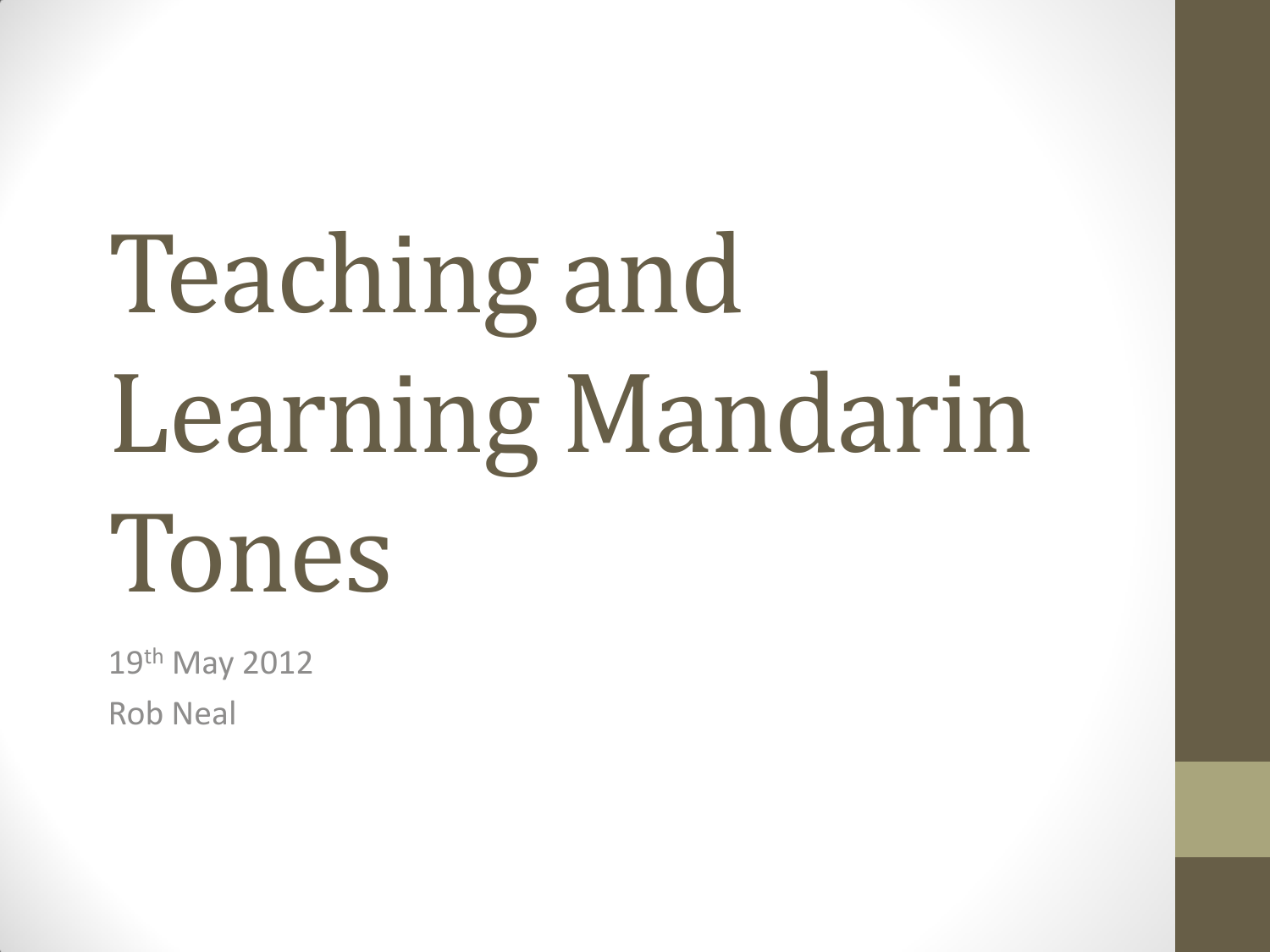## Aims of the presentation

- Reflect on why tones are so challenging for Anglophone learners
- Review several empirical studies which have examined the tonal acquisition of beginning English-speaking learners
- Discuss the pedagogical implications of the research findings
- Highlight the need for more research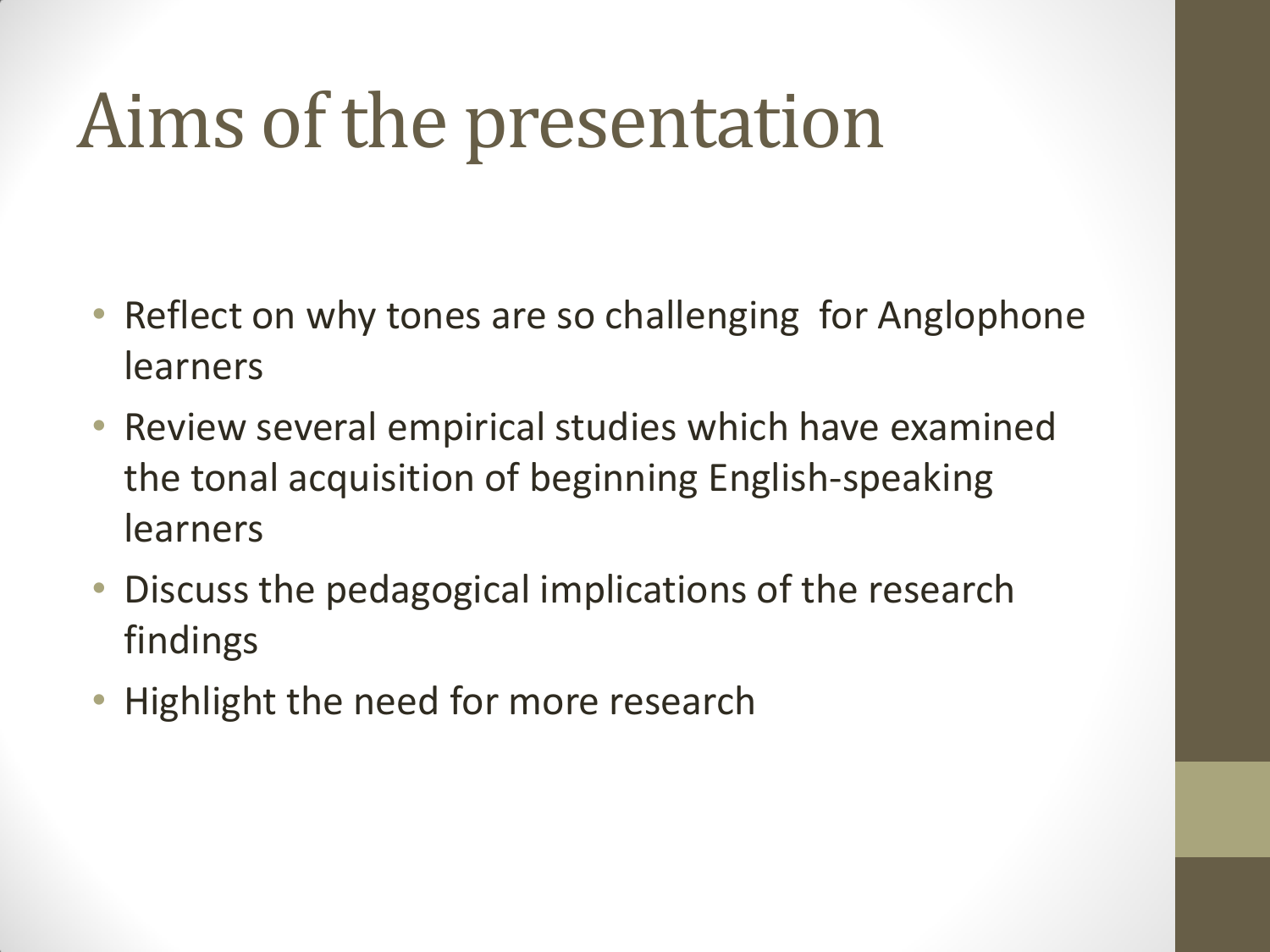#### Criteria for selection of studies included

- All studies completed in the last 35 years
- I have focussed more on empirical research as opposed to descriptive accounts of pedagogical practices
- Most papers are from the *Journal of Chinese Language Teachers Association* (JCLTA) which was set up in the United States in 1966 – according to Xing has been 'the only major resource on Chinese language pedagogy and acquisition for the last thirty years in the English speaking world' (Xing 2006: 9)
- I identified studies through electronic searches of the *Educational Resources Information Centre* (ERIC) and *British Education Index*  (BREI) databases
- Empirical research on the tonal production and perception of English speakers in leading second language acquisition journals such as *The Modern Language Journal* and *Studies in Second Language Acquisition* were conspicuous by their absence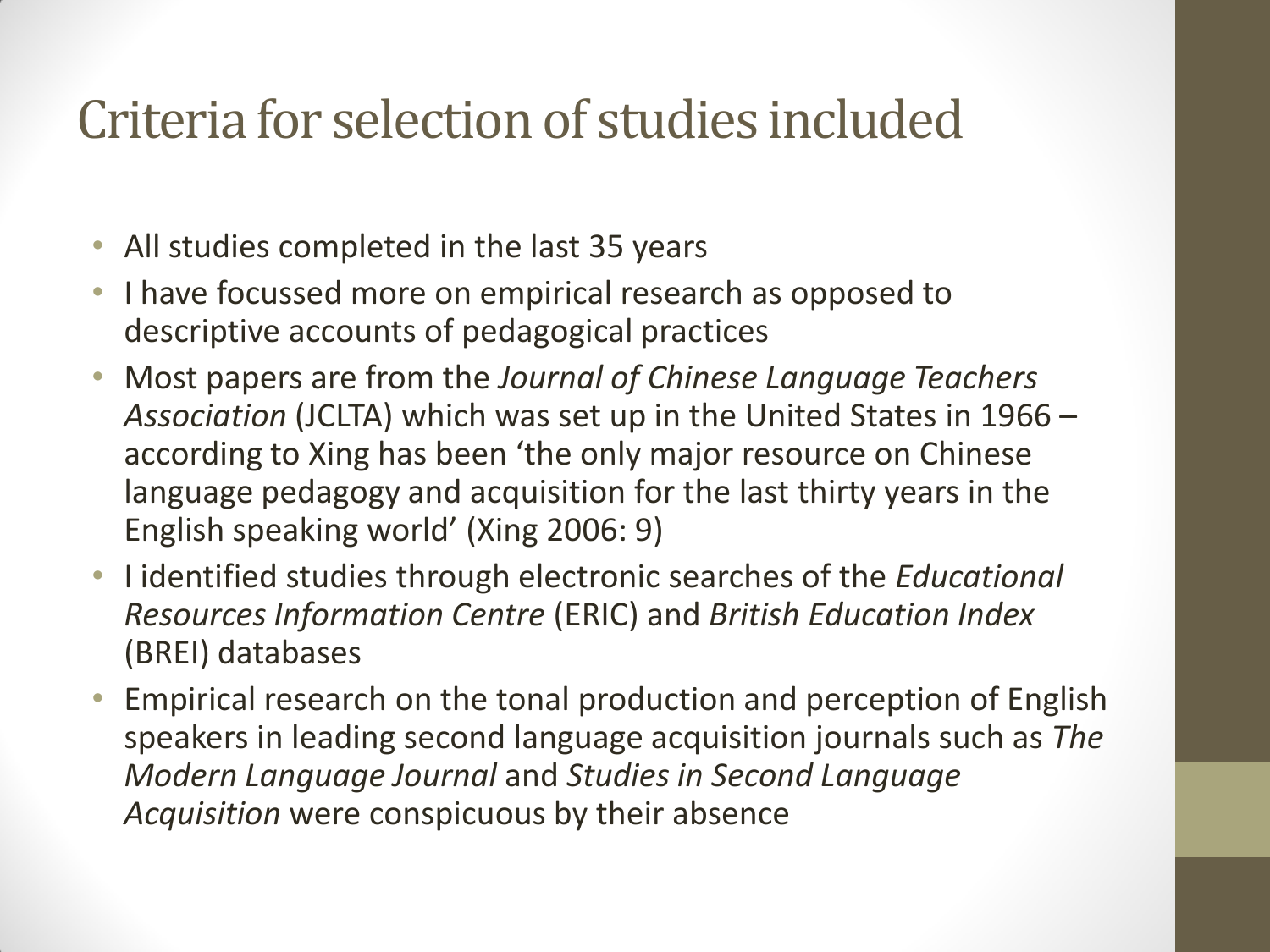#### The Tonal System of Mandarin Chinese

- Mandarin, as with 60-70 per cent of the world's languages, is tonal (Yip 2002: 1)
- Vast majority of syllables must carry a tone which serves to differentiate meaning
- Tone 1: high level 55 as in ma  $\overline{\mathcal{P}}$  'mother'
- Tone 2: high rising 35 as in má  $\overline{R}$  'hemp'
- Tone 3: low falling rising 214 as in mă  $\frac{\square}{\rightarrow}$  'horse'
- Tone 4: high falling 51 as in mà  $\frac{m}{3}$  'curse'
- Also a neutral tone (eg ma 吗 indicating a question)
- Tone sandhi certain tones next to each other change (eg ní hăo 你好)
- Important difference between tones produced in isolation and in natural connected speech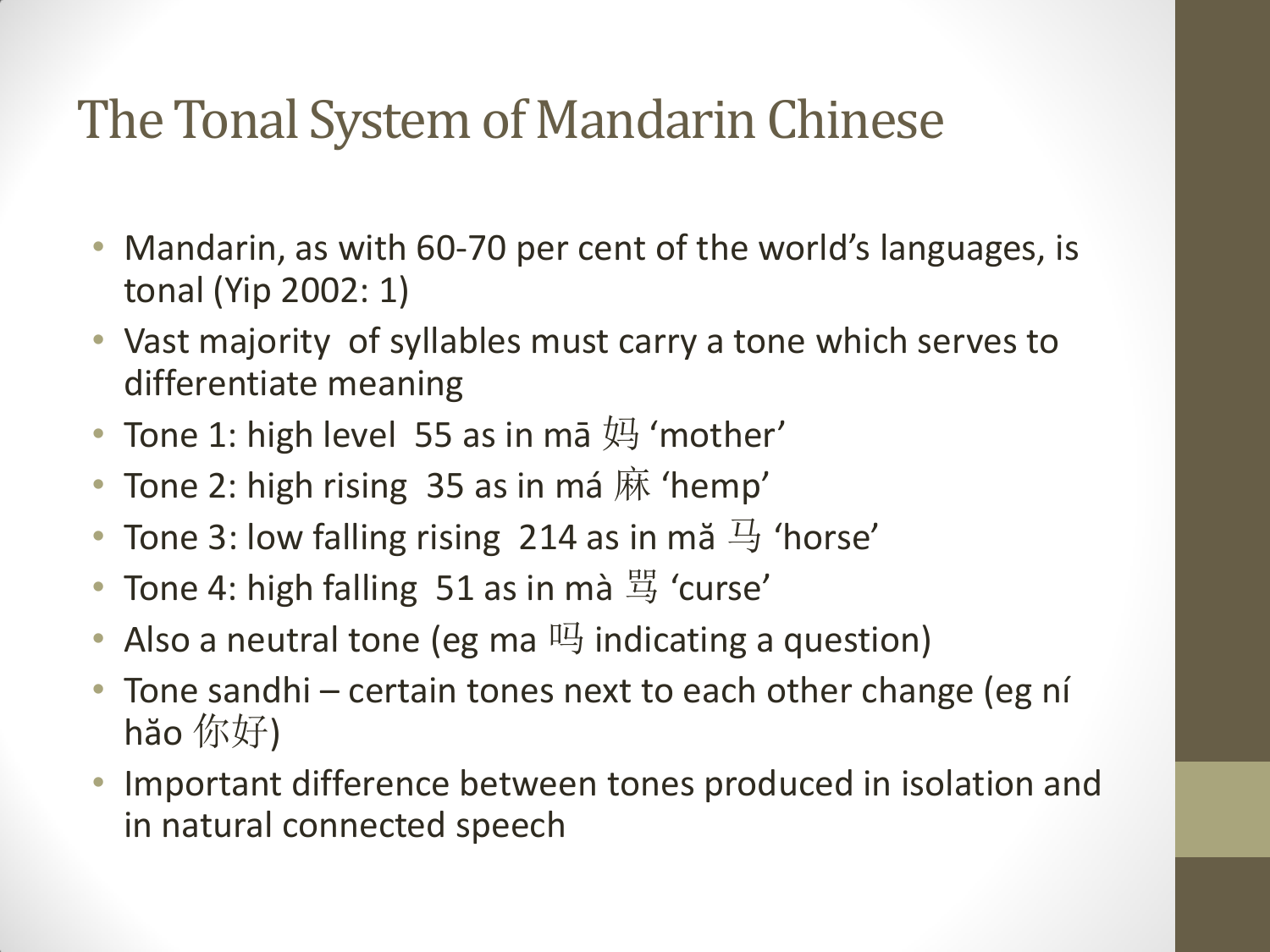## Why are tones so challenging for Anglophone learners?

- Consensus in the literature that Anglophone learners experience difficulty acquiring tones but not complete agreement on the origin of these difficulties
- G. Chen (1974) carried out research at the University of Wisconsin between 1970-72 and found the pitch range of Mandarin speakers was 1.5 times wider than the pitch range of English speakers
- Therefore logically expect Anglophone learners to have particular difficulty with 'identifying and producing the highest and lowest pitch points, as found in the first and fourth tones' (Xing 2006: 92)
- But as will be seen this is not always supported by empirical studies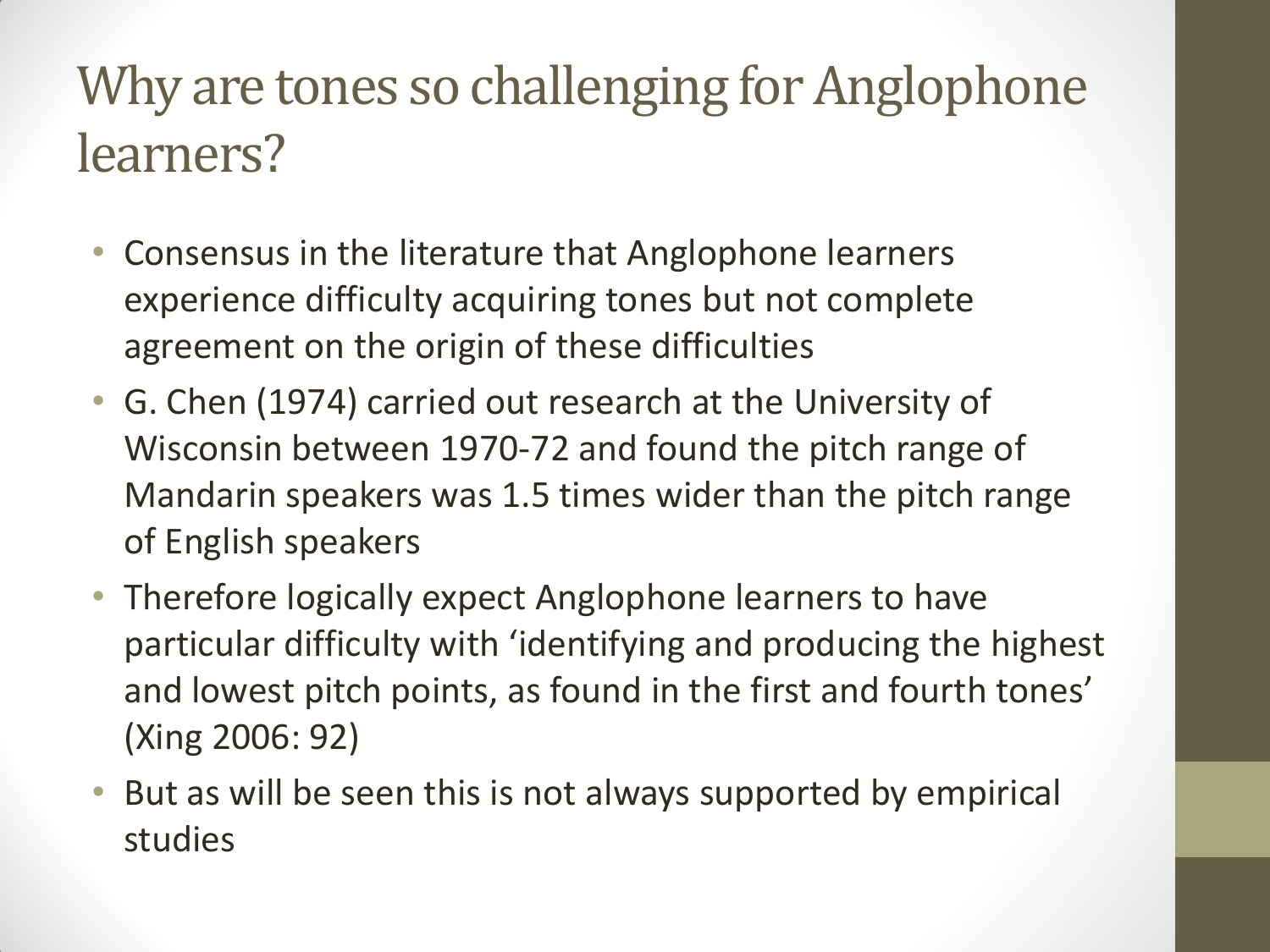## Why are tones so challenging?

- Tonal errors can be 'partially traced to speaker transfer of English intonational patterns onto Mandarin sentences' (White 1981: 27)
- English speakers use intonation to 'differentiate sentence types' as well as 'to express emotion and attitude' (ibid. 53)
- Use of intonation to express emotion and attitude operates 'on a deeper level of consciousness in the speaker' and therefore presents 'a much more serious transfer problem than does the more consciously used sentence type intonation' (ibid. 53)
- Source of difficulty is 'not only linguistic, but psychological and sociological' (ibid. 54)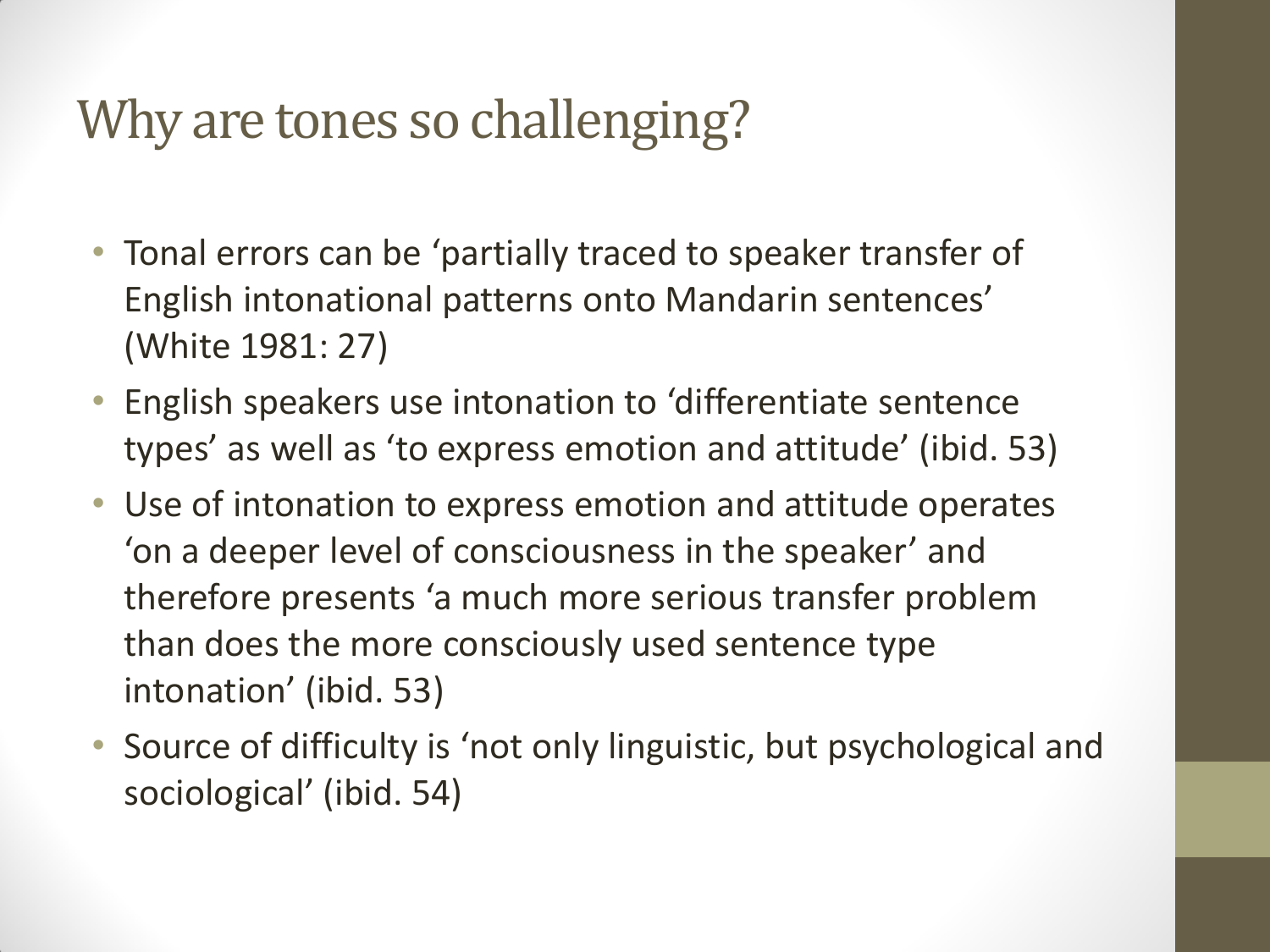## Why are tones so challenging?

- English speakers' lack of familiarity with tones
- Winke (2007) highlights two empirical studies (Wayland and Guion 2004; Hallé, Chang and Best 2004) which suggest that 'prior experience with tones may be transferable to the perception of tones in another language' (Winke 2007: 24)
- Wayland and Guion (2004) investigated the ability of native English speakers and native Chinese speakers to identify and discriminate the mid versus the low-tone contrast in Thai before and after training – the native Chinese group outperformed the native English group in both the pre and post-tests
- Similar results found by Hallé, Chang and Best (2004) who research tonal identification amongst French and Taiwanese listeners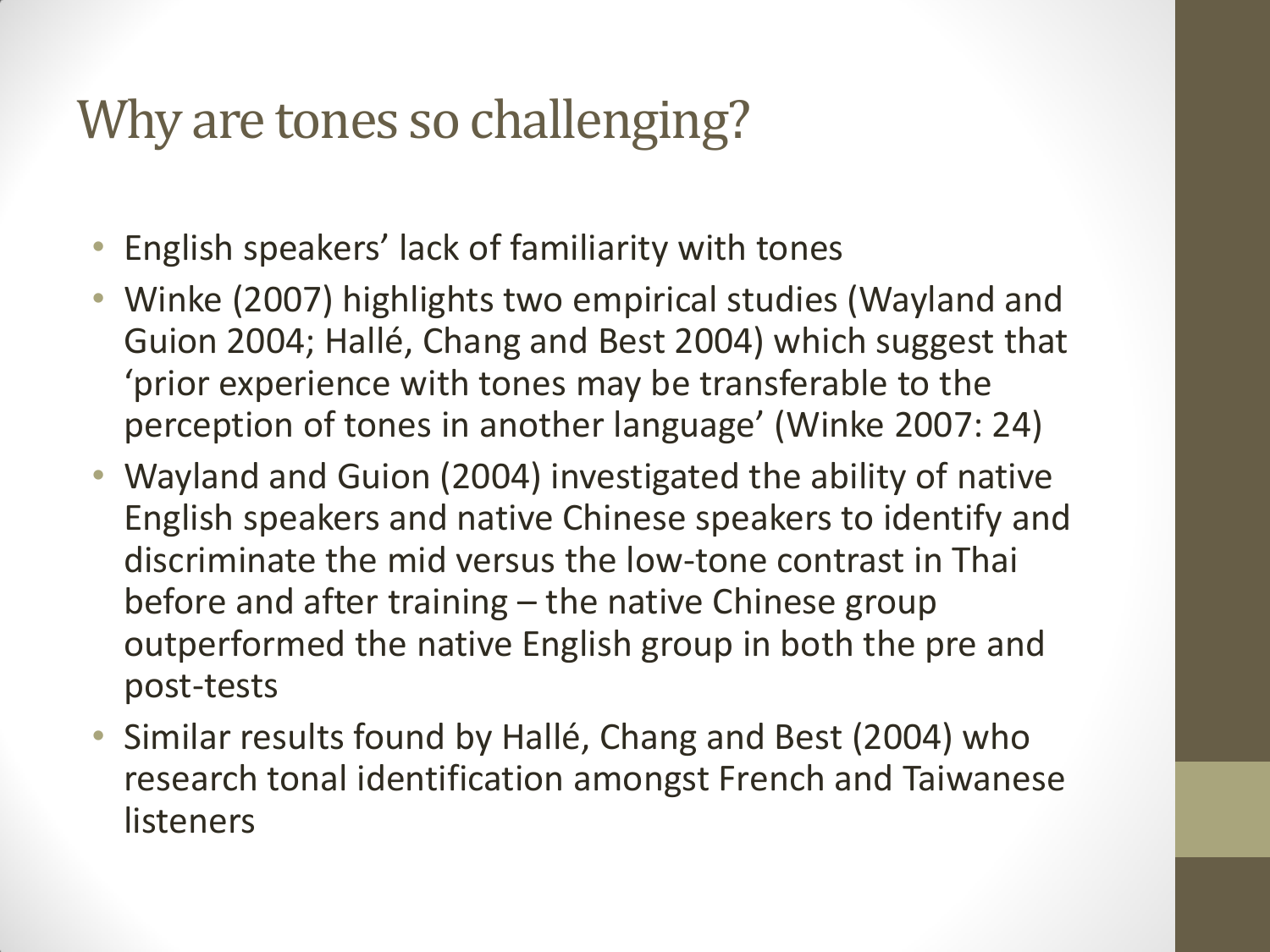## Why are tones so challenging?

- H. Zhang (2010) looks at the inherent properties of Mandarin Chinese from the perspective of several universal phonological principles formalised within Optimality Theory (OT) (Prince and Smolensky 1993 as cited in H. Zhang 2010: 41)
- Zhang argues that Mandarin regularly breaks a universal phonological constraint known as the Obligatory Contour Principle (OCP) which states that 'adjacent identical elements are prohibited'
- Zhang points out 'there are a great amount of identical-tonecombinations in modern Chinese' (eg yùndòng zhōngxīn 运动 中心 Tone  $1$  + Tone 1, Tone 4 + Tone 4)
- If Zhang's claim is true, these tonal combinations would obviously cause problems for all learners regardless of their language background, including Chinese children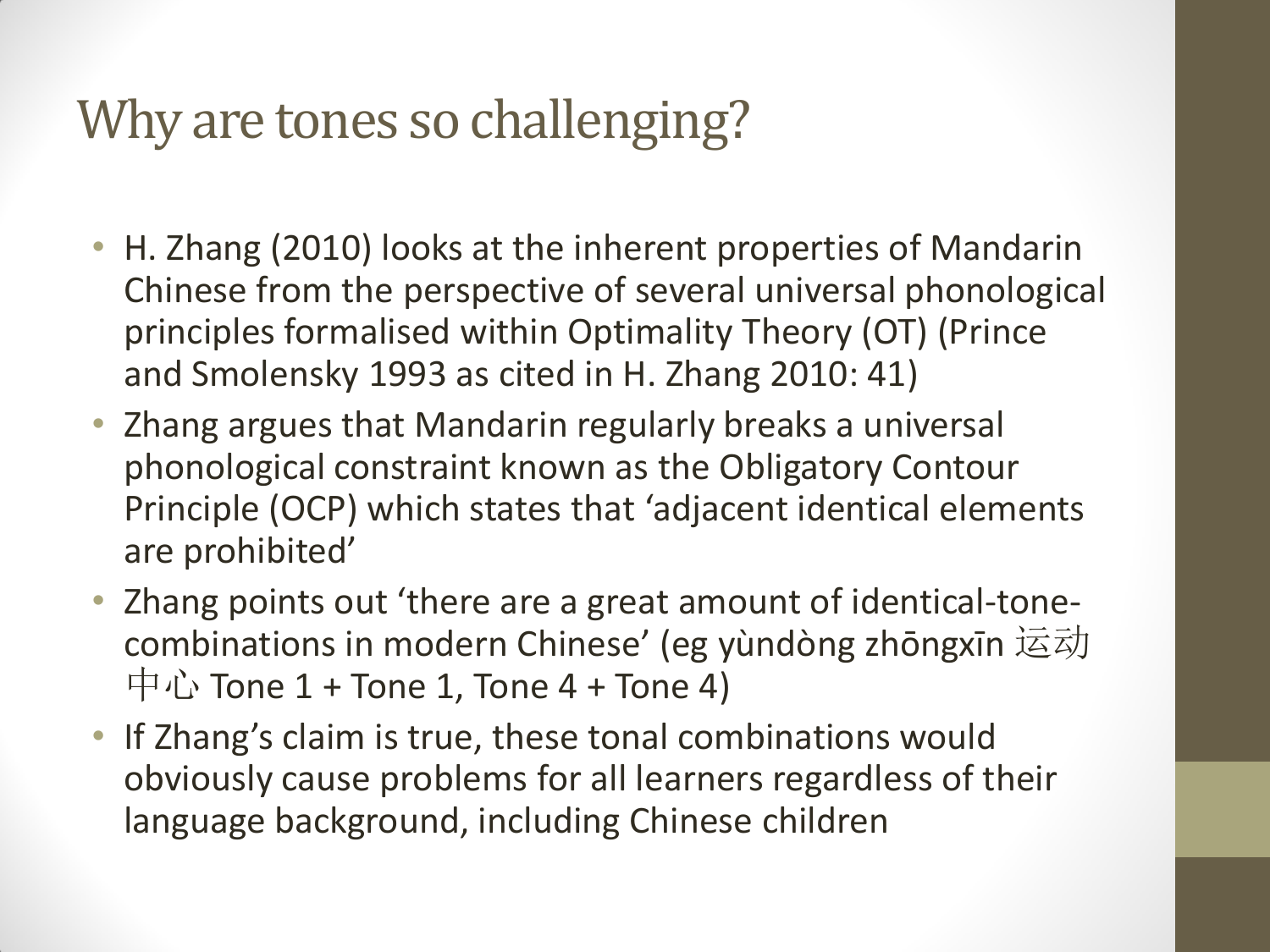## An Examination of the Tonal Errors of Beginning Anglophone Learners

- Only relevant papers I have found have focused almost exclusively on American university students' tonal production data
- 'Scandalous lack of research on adolescent and younger learners…even more of a scandalous lack of research on young beginner learners' (Macaro 2010: 305)
- Several Error Analysis (EA) studies of beginning American students' Mandarin tonal production have been attempted in the last 25 years
- Still a lack of agreement about the degree of difficulty of the four tones for L1 English speakers and the cause of tonal errors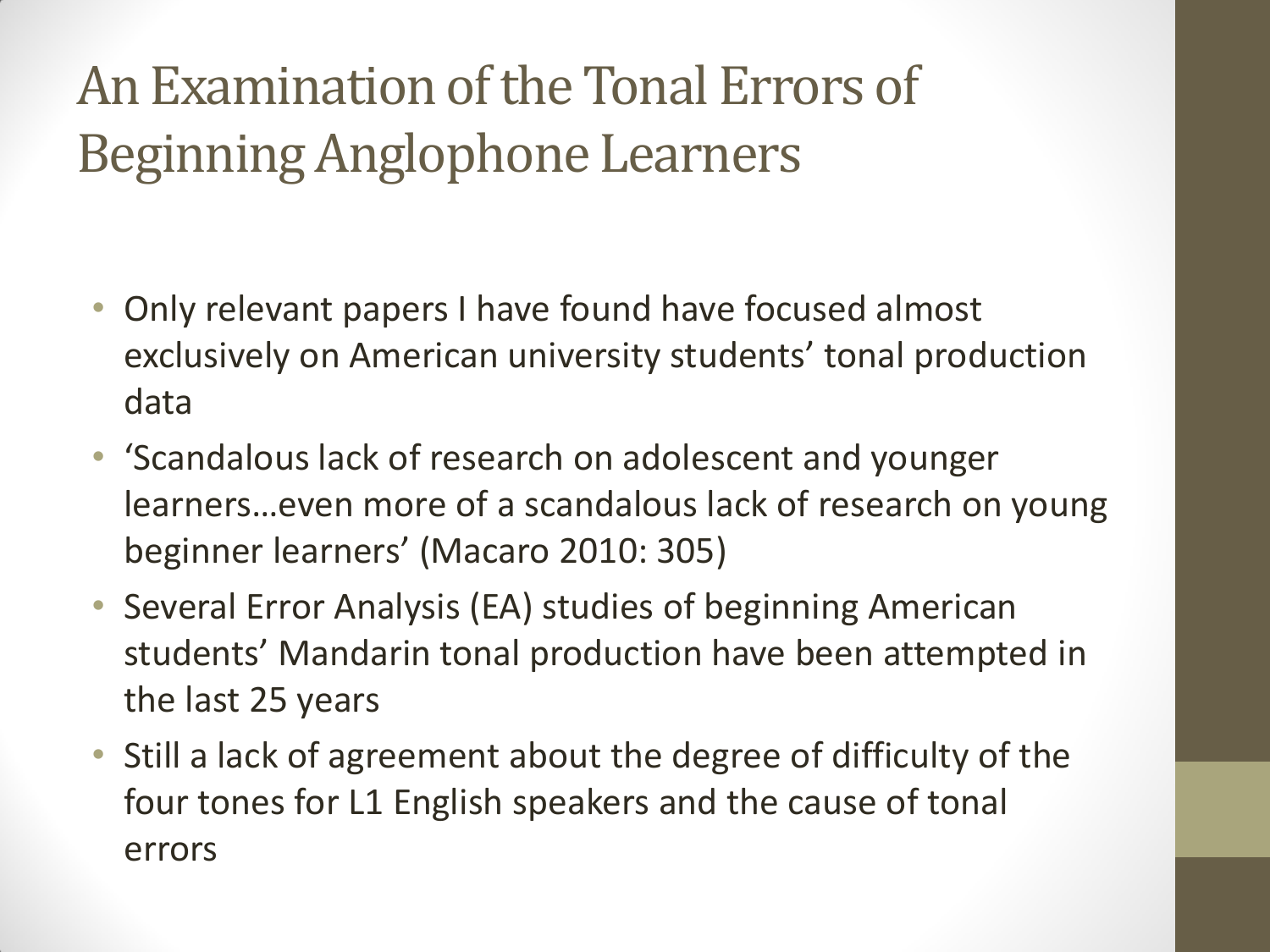## Shen, X. (1989) 'Toward a register approach in teaching Mandarin tones'

- 8 American learners who had studied Chinese for four months were asked to read a familiar lesson from a textbook
- Data recorded and analysed by four native Mandarin speakers
- Tone 4 (200 errors) most difficult
- Tone 1 (60 errors)
- Neutral tone (34 errors)
- Tone 3 (34 errors)
- Tone 2 (32 errors)
- Key finding misproduction of Tones 1 and 4 'generally lies in pitch register instead of pitch shape: the falling and level contours are observed…[but] the starting-point of these tones is set on pitch areas lower than that of native Mandarin speakers' (Shen 1989: 40)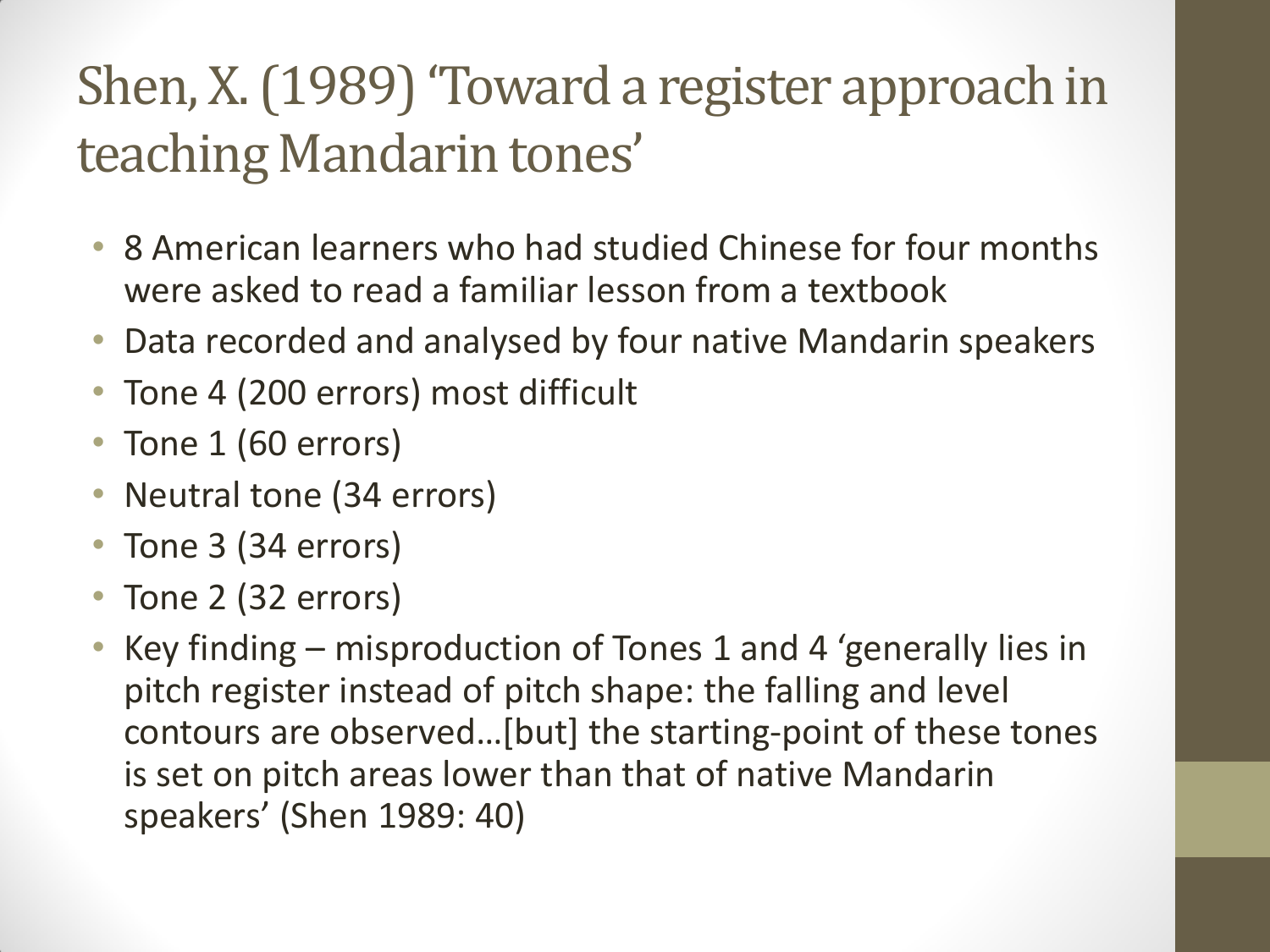## Miracle, W. (1989) 'Tone production of American students of Chinese: A preliminary acoustic study'

- 10 students who had studied Chinese for at least one year
- Only words 'in topic position' were analysed in an attempt 'to reduce the possible interference of English sentence intonation' (Miracle 1989: 51)
- Speech data compared with three native speakers of Chinese
- Errors evenly divided between 109 tonal register errors and 116 tone contour errors (ibid. 52)
- Errors also 'fairly evenly divided' among the tones with 34 Tone 1 errors, 53 Tone 2 errors, 34 Tone 3 errors, 41 Tone 4 errors and 12 neutral tone errors (ibid. 52)
- 'While the first and fourth tones are initially troublesome, with further study, the difficulties even out across all the tones' (ibid. 56)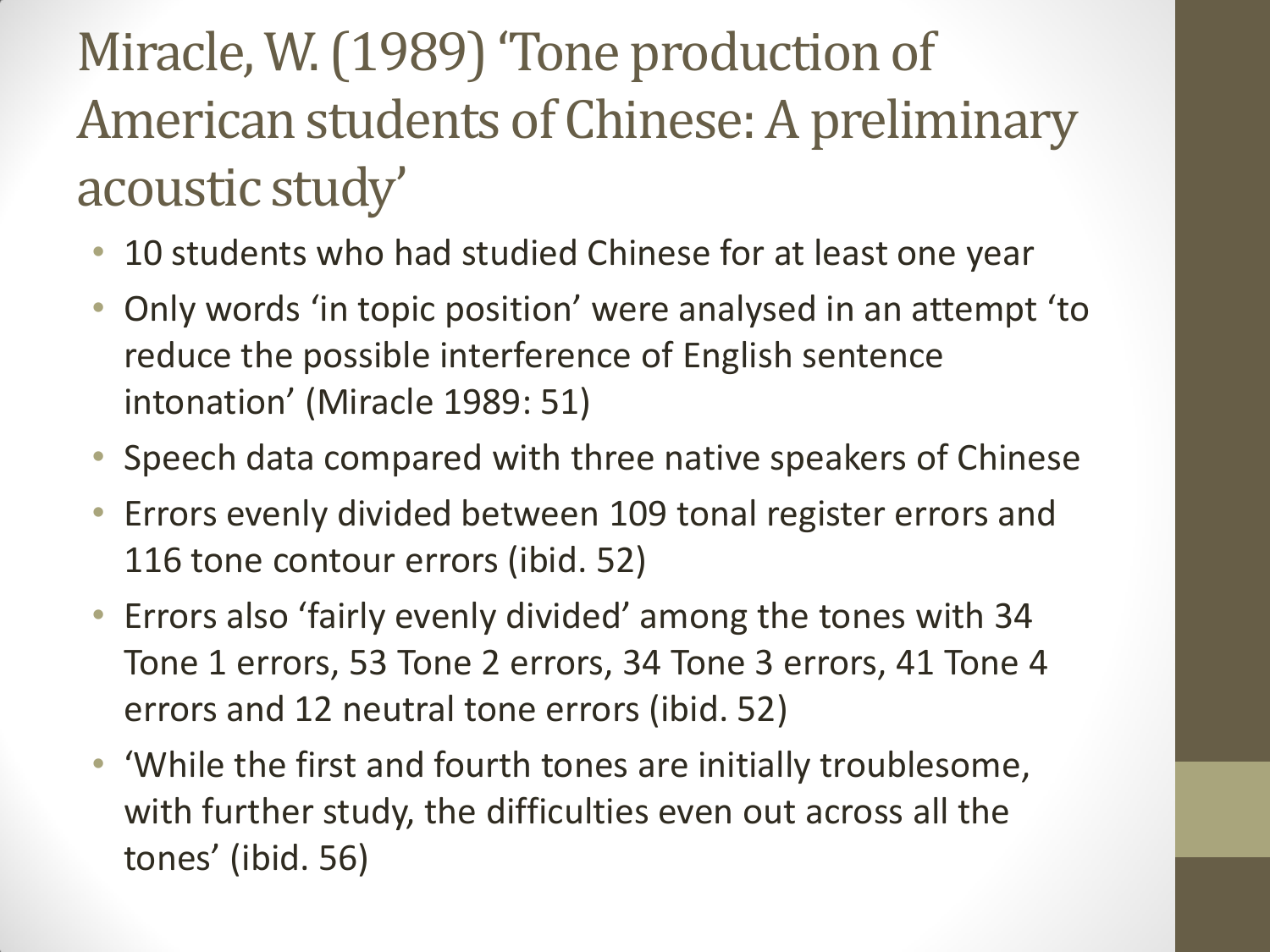## Chen, Q. (1997) 'Toward a Sequential Approach for Tonal Error Analysis'

- Analyses 6 American adult learners' tonal errors using 'both natural oral data and data from perception tasks' (Chen 1997: 22)
- Perception test students had to identify the correct tone number
- Tones 2 and 3 and 1 and 4 were most likely to get confused with each other
- Production test 'overwhelming majority of the tonal errors…are level tones which do not exist in standard Mandarin' (ibid. 32)
- 'All the tones may take a mid-level value in the early stage of acquisition' (ibid. 35)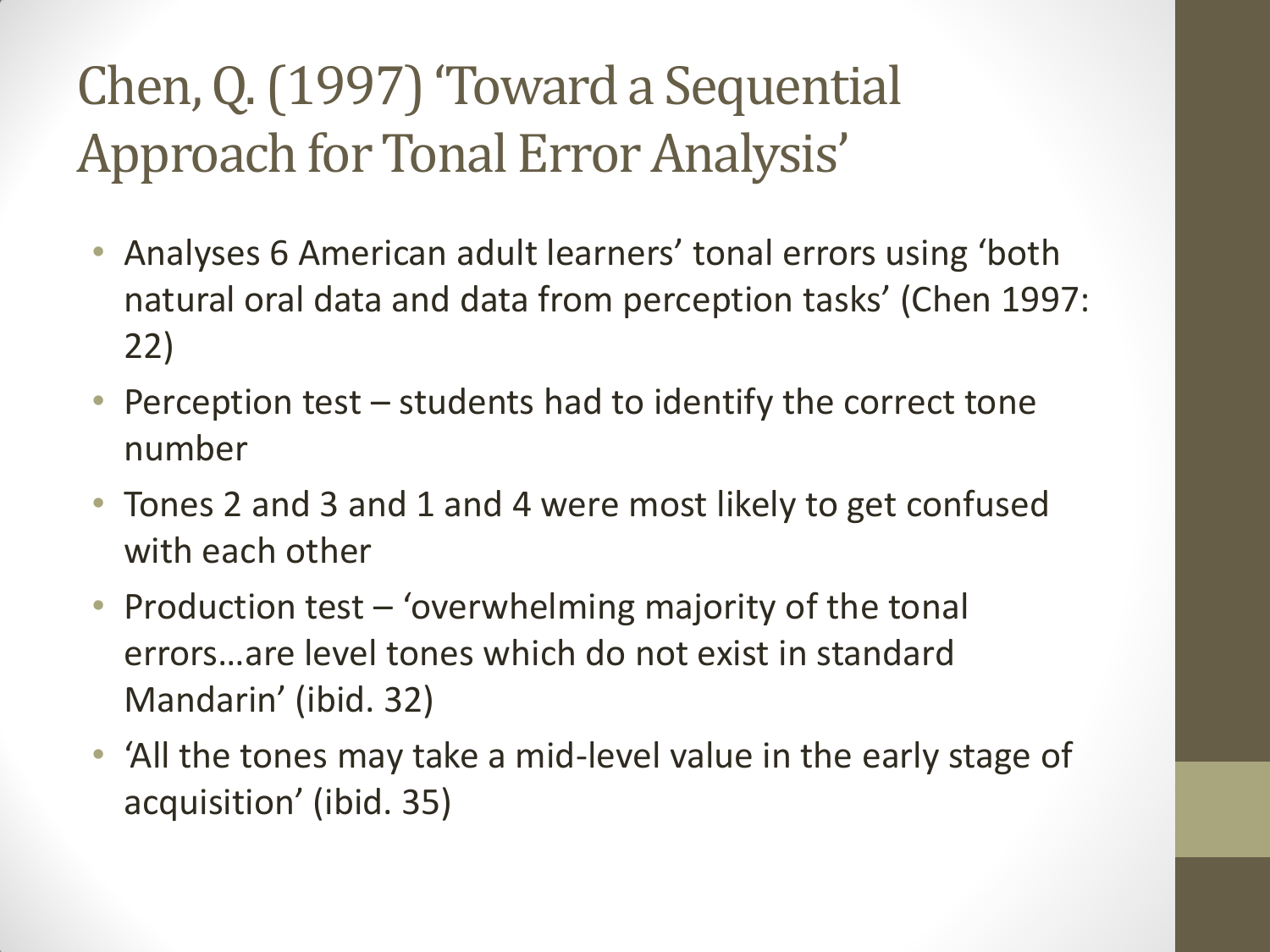## Chen (1997)

- Based on assumption that 'in tonal development level tones are easier than contoured tones, mid register is easier than high and low registers, and falling contour is easier than rising contours' (ibid. 35), Chen proposes a hypothetical hierarchy for Mandarin tone acquisition
- Order of development is Tone 1, Tone 4, Tone 2 and Tone 3
- His aim is not to 'hold that every American learner of Mandarin will have to go through all the deviant forms in a predictable order to reach tonal perfection' but to 'help us understand the nature of tonal errors and explain the order of tonal acquisition as a general tendency' (ibid. 36)
- Chen's 'hierarchy of difficulty' is the same as Li and Thompson (1977) who look at L1 acquisition based on data from two very young children in Taiwan but very different from Shen's (1989) findings already discussed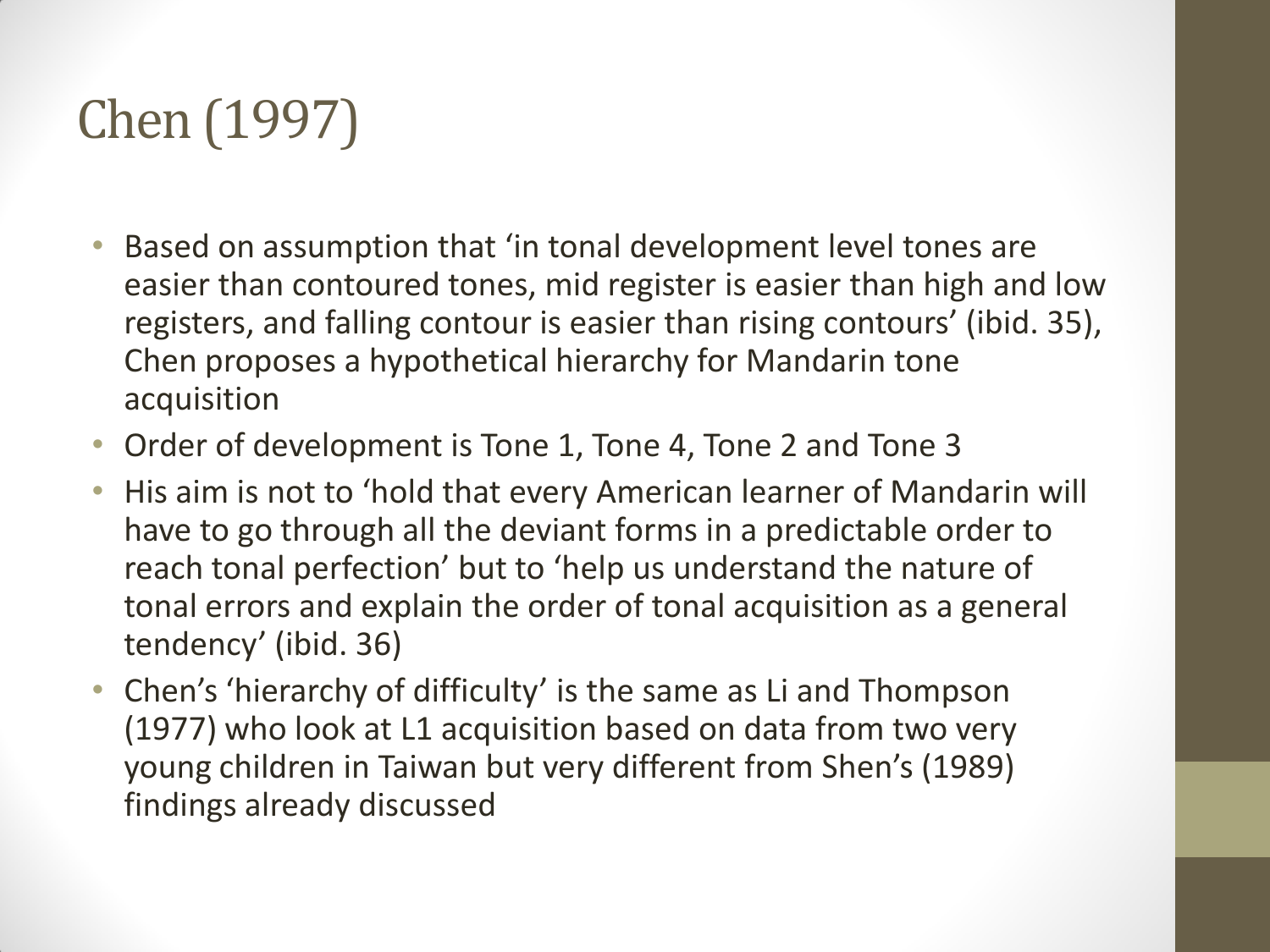## Tao and Guo (2008) 'Learning Chinese Tones: A Developmental Account'

- 16 first year undergraduate students at Ohio University
- Data consisted of videotaped oral presentations at the end of 'fall quarter and spring quarter' (Tao & Guo 2008: 23)
- Test One taken at end of fall term Tone 1 has 75.27 per cent acceptable tone production rate, followed by Tone 4 (63.6 per cent), Tone 2 (57.04 per cent) and Tone 3 (47.9 per cent)
- Test Two taken at end of spring term Tone 1 (64.67 per cent), Tone 4 (60.76 per cent), Tone 2 (59.49 per cent), Tone 3 (57.22 per cent)
- Two stages of tone learning hypothesis first stage focus on isolated individual tones – tones 1 and 4 easier
- Second stage four tones 'are produced at a relatively similar degree of acceptability' (ibid. 34) since 'tones produced in connected speech only have relative pitch heights that have to be constantly adjusted' (ibid. 34)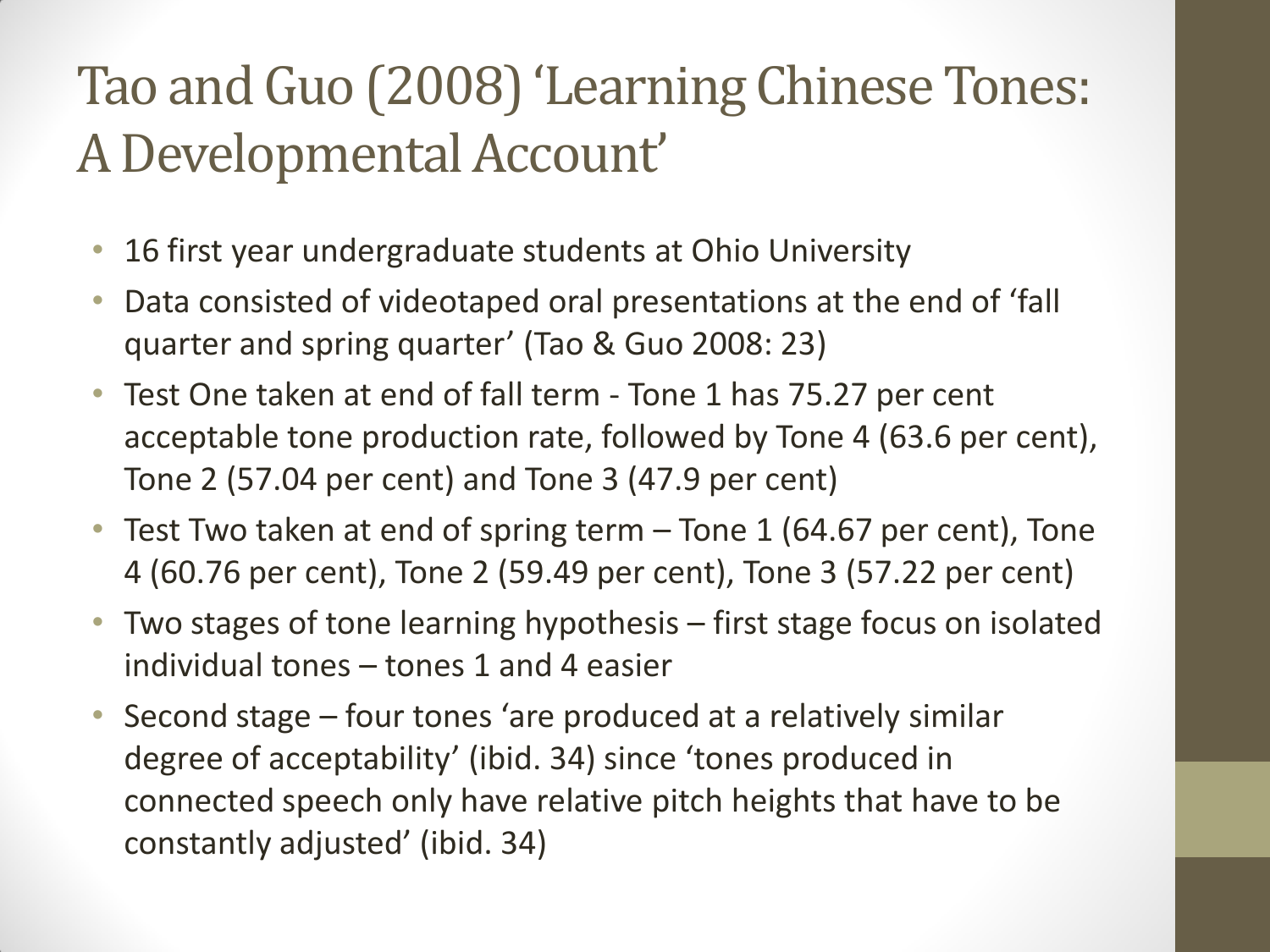## Pedagogical implications of the research findings

- How to deal with the significantly wider pitch range of Mandarin?
- White (1981) proposes having 'English speakers practice the pronunciation of syllables with the high and low tones, perhaps even exaggerating the extremes' (White 1981: 52)
- Shen (1989) recommends that three pitch levels (low, mid and high) should be used instead of the traditional five and that the emphasis should be on the 'different levels of pitch register instead of the pitch shapes' (Shen 1989: 40)
- Miracle (1989) agrees that 'training students to recognise and distinguish three different pitch registers would be very useful' for beginners but 'these strategies should be used in conjunction with rather than in lieu of an emphasis on the tonal contours' (Miracle 1989: 57)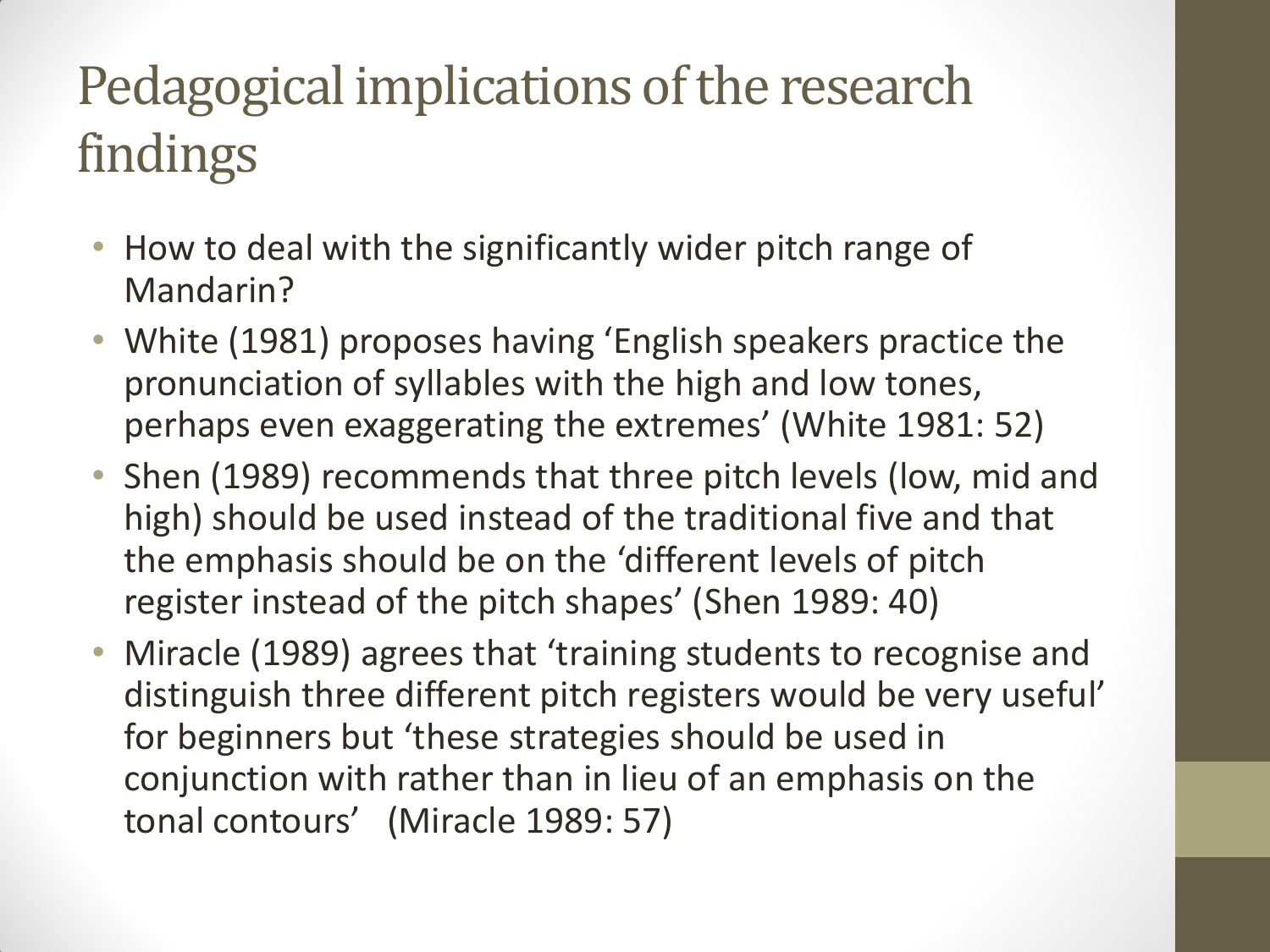#### Pedagogical implications

- How to respond to the transfer of English intonation onto Chinese sentence patterns?
- Complicated task particularly in relation to the English speaker's use of intonation to express emotion and attitude
- 'The teacher must be aware of the English intonational contours and of the pragmatic significance attached to them so that he can anticipate when a certain English contour may be transferred to a Mandarin sentence (White 1981: 54)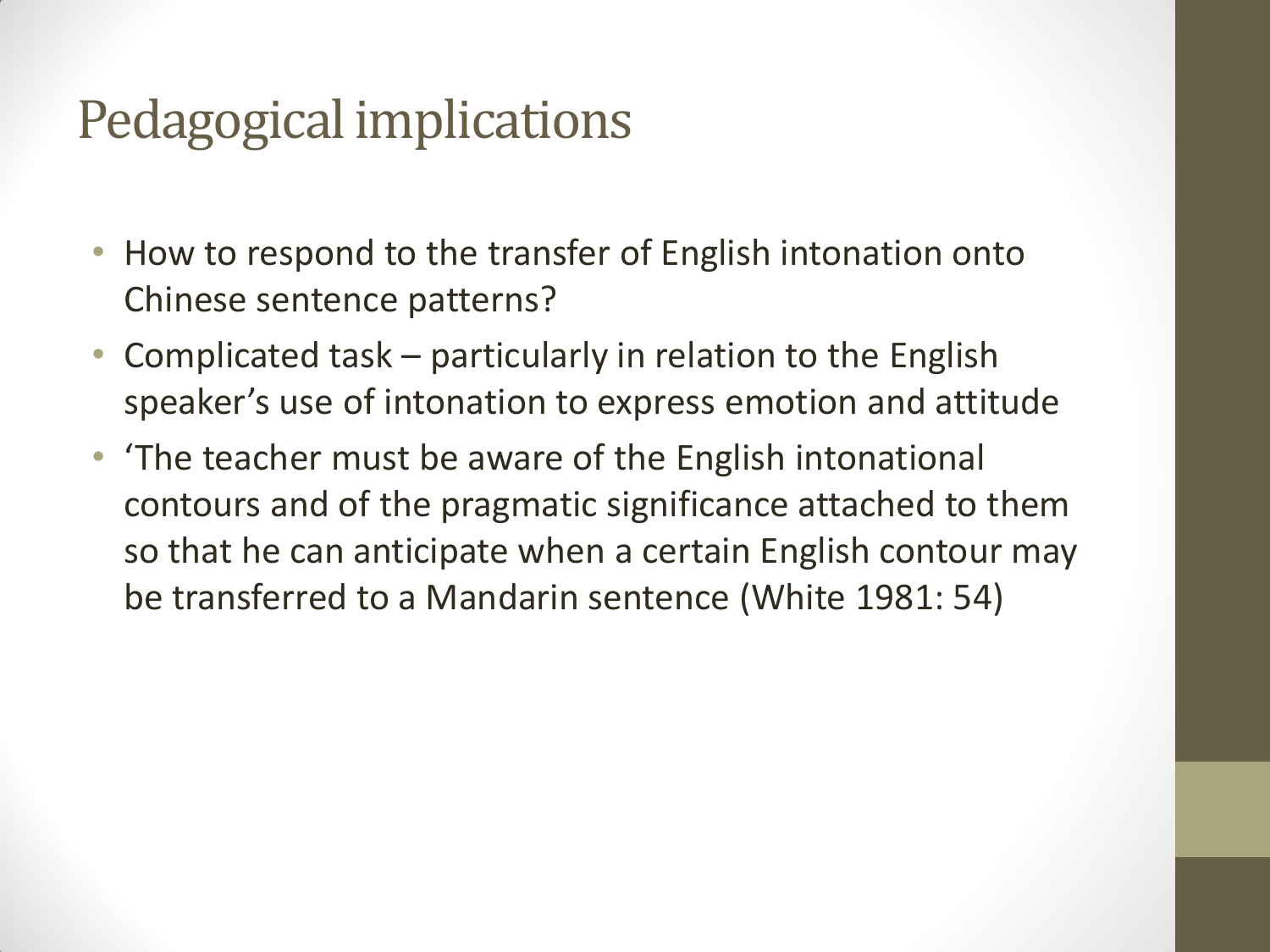## Pedagogical implications

- How to help overcome English speakers' inherent unfamiliarity with tones?
- Orton (2011) proposes 'combining metalinguistic understanding of tone, acceptance of the need to attend to tone, opportunity to hear a lot of spoken Chinese in relaxed circumstances, and practice with tonal utterances grounded in gesture theory'
- Citing Roth (2001) as a good example of gesture theory, Orton comments that it can 'introduce certain physical movements which re-educate the whole body to the rhythm and melody of Chinese, including tone'
- [http://asiasociety.org/education/chinese-language](http://asiasociety.org/education/chinese-language-initiatives/teaching-basics)[initiatives/teaching-basics](http://asiasociety.org/education/chinese-language-initiatives/teaching-basics)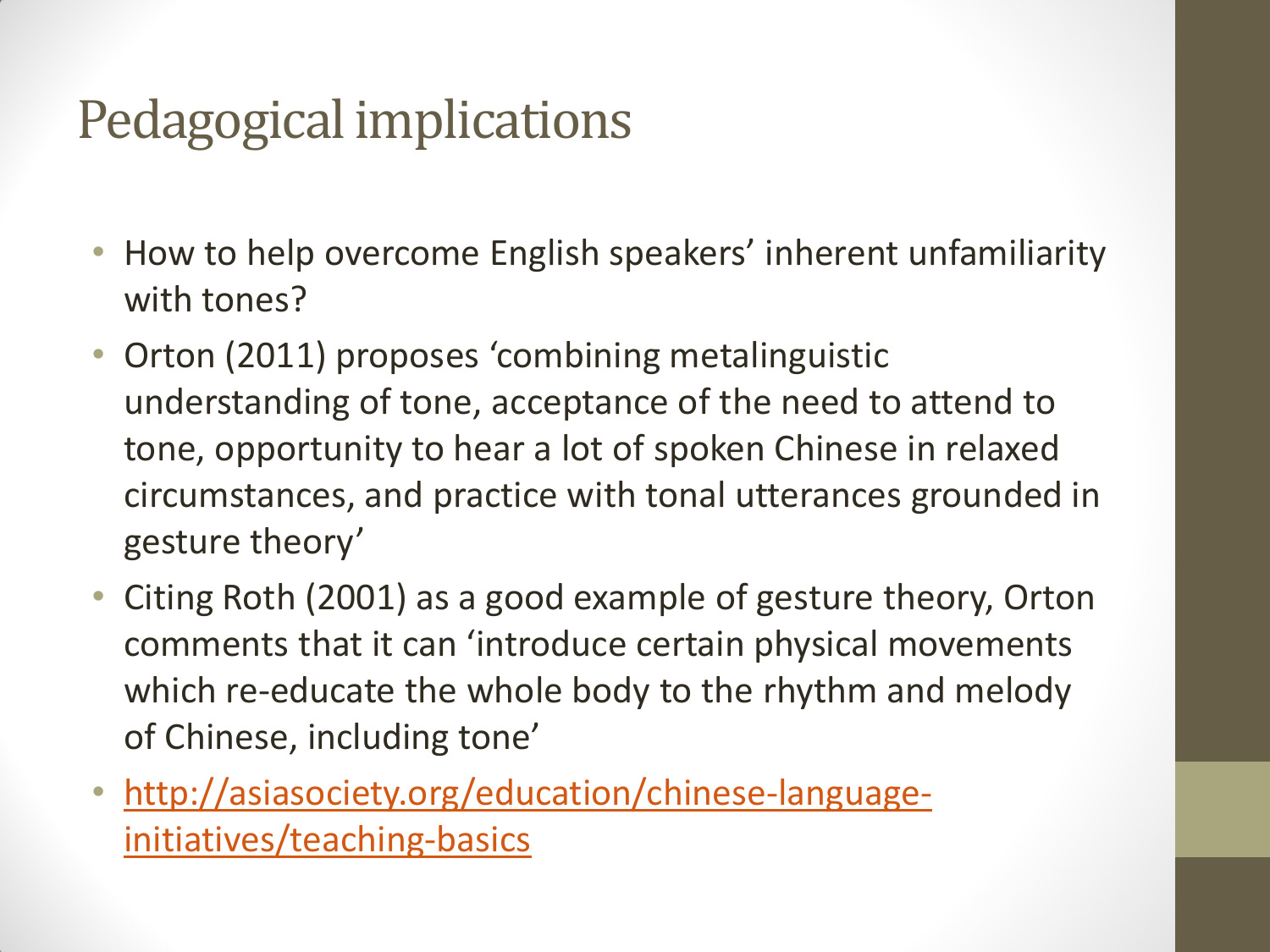### Pedagogical implications

- Chen (1997) little correlation between learners' performance in tonal perception tests and oral production
- Main task for teacher is not to teach students how to produce tones in isolation but 'to capture and present the complete picture of the learners' performance in tonal sequences and help them consciously get rid of the interference from their native language' (Chen 1997: 36)
- Very sceptical about the value of isolated drills in the classroom but fails to provide clear instructions about how to help students make conscious efforts to overcome interference of English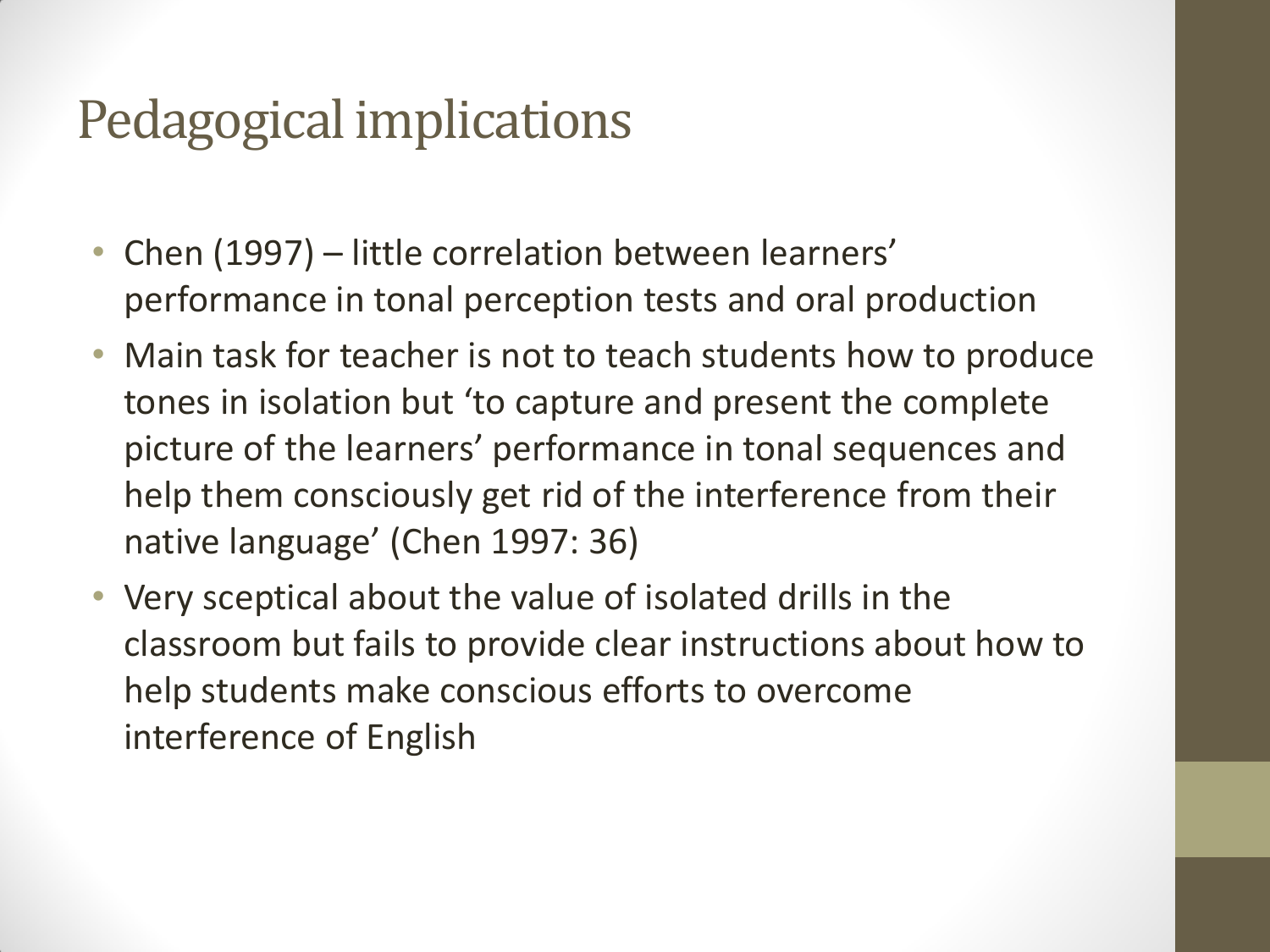#### **Discussion**

- Do you agree with Shen that isolated drills in the classroom are of limited use? Why/why not?
- What should we do about tonal errors?
- Do your students/you have any useful strategies for learning/teaching tones?
- How useful are gestures?
- Tone  $1$  the doctor tone, Tone 2 the question tone, Tone 3 the bouncing tone, Tone  $4$  – the angry tone

• [rneal@silverdale.sheffield.sch.uk](mailto:rneal@silverdale.sheffield.sch.uk)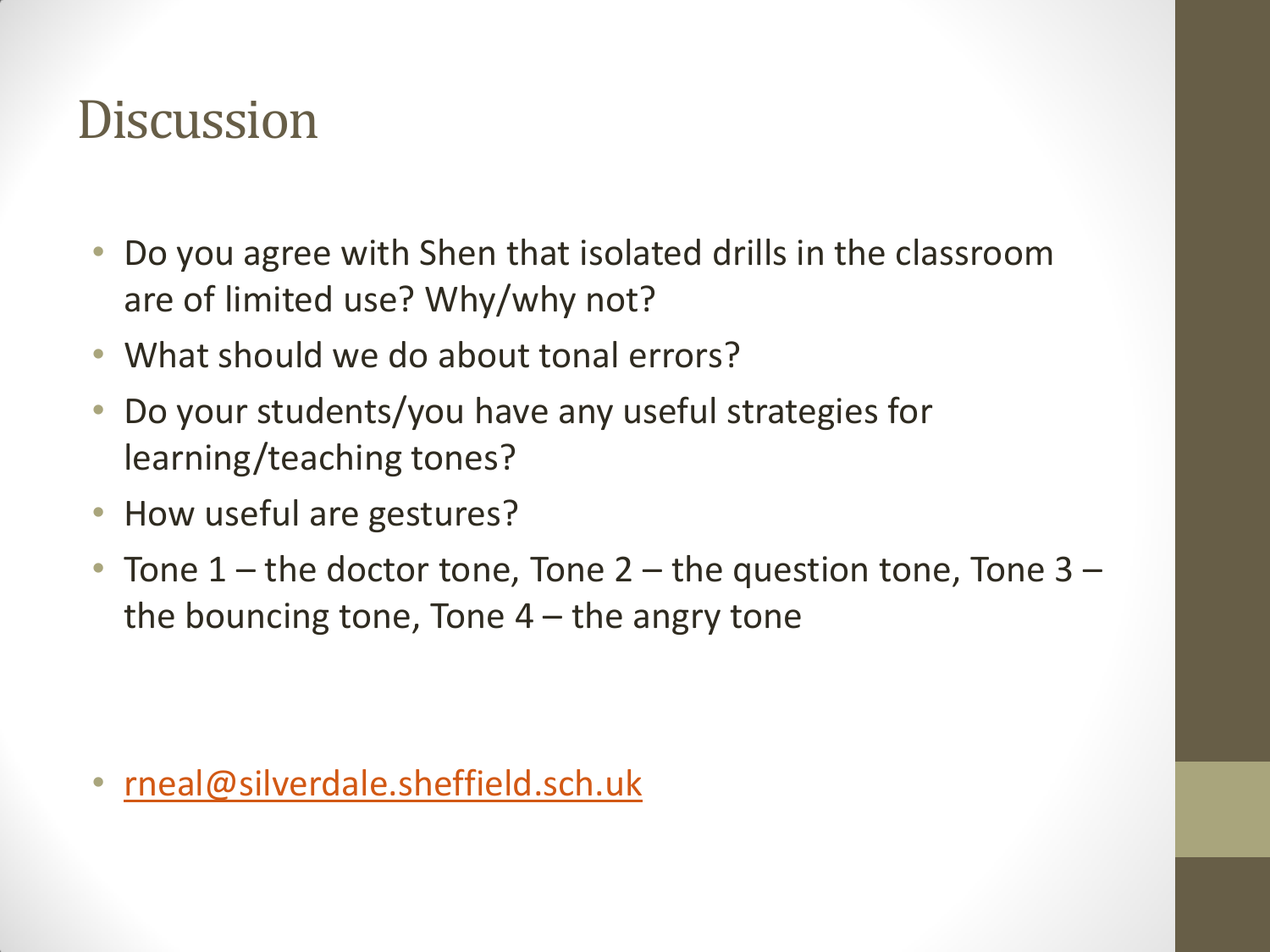#### References

- Chen, G. (1974). Pitch Range of English and Chinese Speakers. *Journal of Chinese Linguistics*, 2(2): 159-171.
- Chen, Q. (1997). Toward a Sequential Approach for Tonal Error Analysis. *Journal of the Chinese Language Teachers Association,*  32(1), 21-39.
- Hallé, P., Chang, Y. & Best, C. (2004). Identification and discrimination of Mandarin Chinese tones by Mandarin Chinese vs. French listeners. *Journal of Phonetics*, 32(3), 395-421.
- Li, C. & Thompson, S. (1977). The acquisition of tone in Mandarinspeaking children.*Journal of Child Language,* 4(2), 185-99.
- Macaro, E. (2010). *The Continuum Companion to Second Language Acquisition.* London: Continuum.
- Miracle, W. (1989). Tone production of American students of Chinese: A preliminary acoustic study. *Journal of the Chinese Language Teachers Association*, 24(3), 49-65.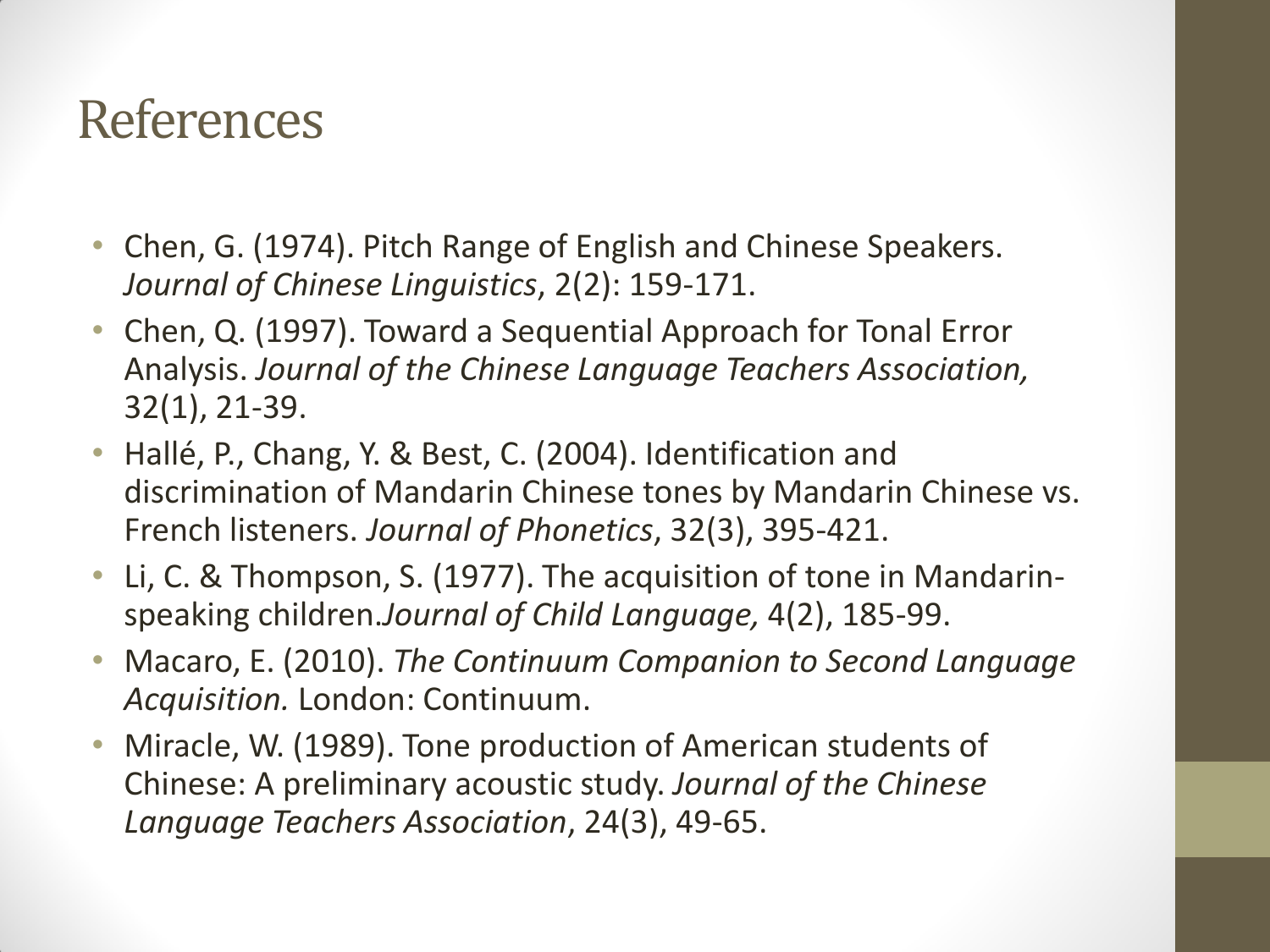#### References

- Orton, J. (2011). Educating Chinese language teachers some fundamentals. In L. Tsung, & K. Cruickshank (Eds.), *Teaching and Learning Chinese in Global Contexts: Multimodality and Literacy in the New Media Age* (pp. 151-164). London: Continuum.
- Prince, A. & Smolensky, P. (1993).*Optimality Theory: Constraint Interaction in Generative Grammar*. Rutgers University Centre for Cognitive Science.
- Roth, W. (2001). Gestures: Their role in teaching and learning. *Review of Educational Research*, 71(3), 365-392.
- Shen, X. (1989). Toward a register approach in teaching Mandarin tones. *Journal of the Chinese Language Teachers Association*, 24 (3), 27-47.
- Tao, L. & Guo, L. (2008). Learning Chinese Tones: A Developmental Account. *Journal of the Chinese Language Teachers Association*, 43(2), 17-46.